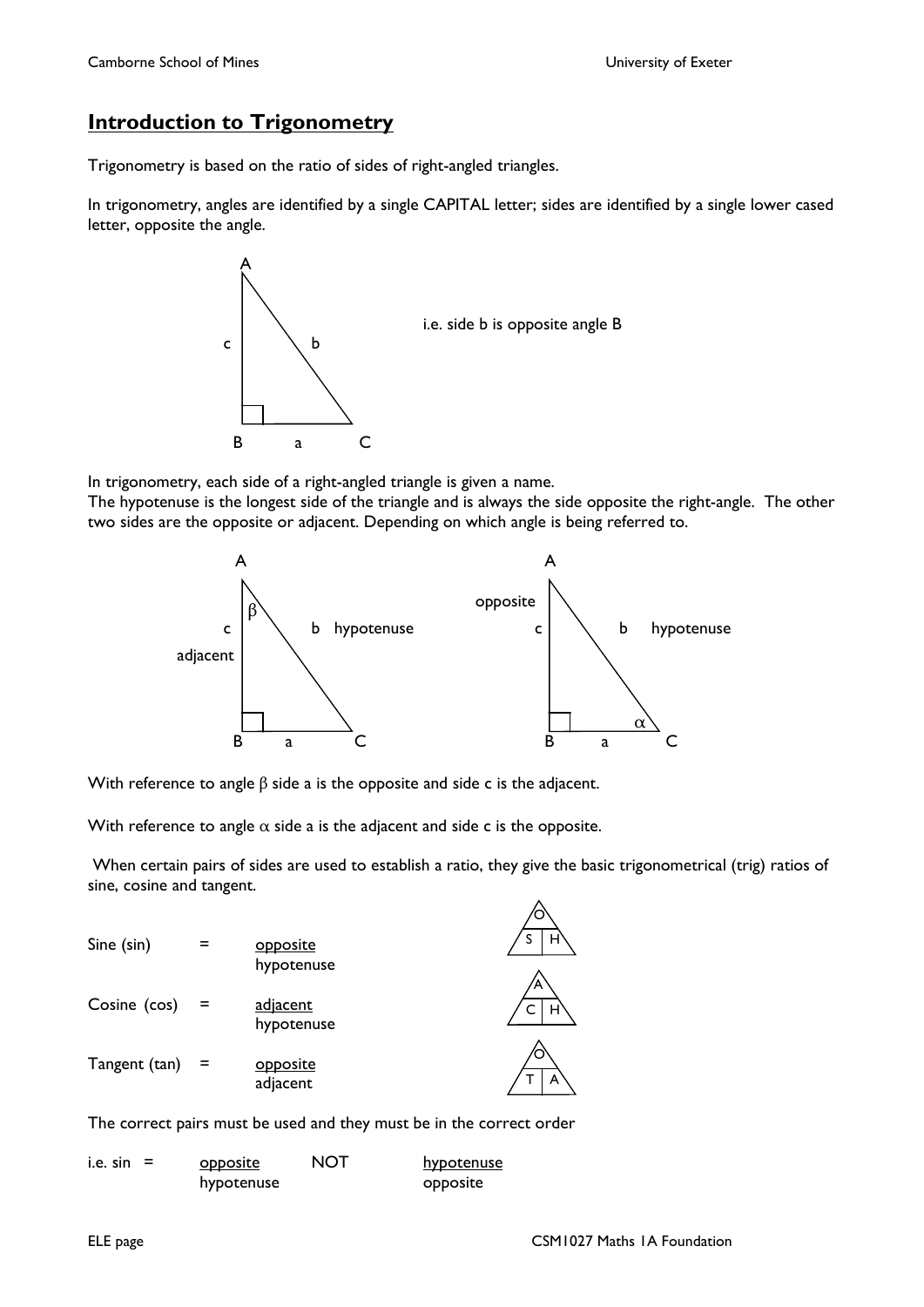The numerical value of the trig ratios for any angle can be found using tables or a scientific calculator.

Find the relevant trig function button on the calculator and type in the angle. The trig function value will be displayed. E.g. find the value of sin 45°

If the trig function and it value are known, the corresponding angle can be found.

E.g. if the sin of an unknown angle is 0.8660, what size is the angle? Find the inverse sin or sin<sup>-1</sup> button on the calculator (Shift sin) and enter 0.8660 into the calculator. The display will show 60. So, 0.8660 is the sin of 60°. This is usually written as

 $\sin^{-1}$  0.8660 = 60°

### **'Solve' the triangle**

For any right-angled triangle, provided two pieces of information are known, (sides or angles) trig ratios can be used to 'solve' the triangle.

Solve means determine the size of all angles and the length of all sides.

To calculate the length of a side, an angle and one side must already be known.

To calculate the size of an angle, two sides must already be known.

E.g. in the triangle ABC which is right-angled at B, side  $a = 8$ cm and angle  $C = 36^\circ$ . Solve the triangle



Information already known is one side and one angle – so a side must be calculated.

To find side c (could have chosen  $b - it$  doesn't matter which is found first) Angle C = 36°. Side already known relative to angle C is the adjacent. Side required (c) relative to angle C is the opposite.

Trig function that relates adjacent and opposite is tan

$$
\therefore \tan C = \frac{\text{opposite}}{\text{adjacent}}
$$
  
\n
$$
\therefore \tan 36^\circ = \frac{c}{8}
$$
  
\n
$$
\therefore 0.7265 = \frac{c}{8}
$$
  
\n
$$
\therefore c = 0.7265 \times 8 = 5.81 \text{ cm}
$$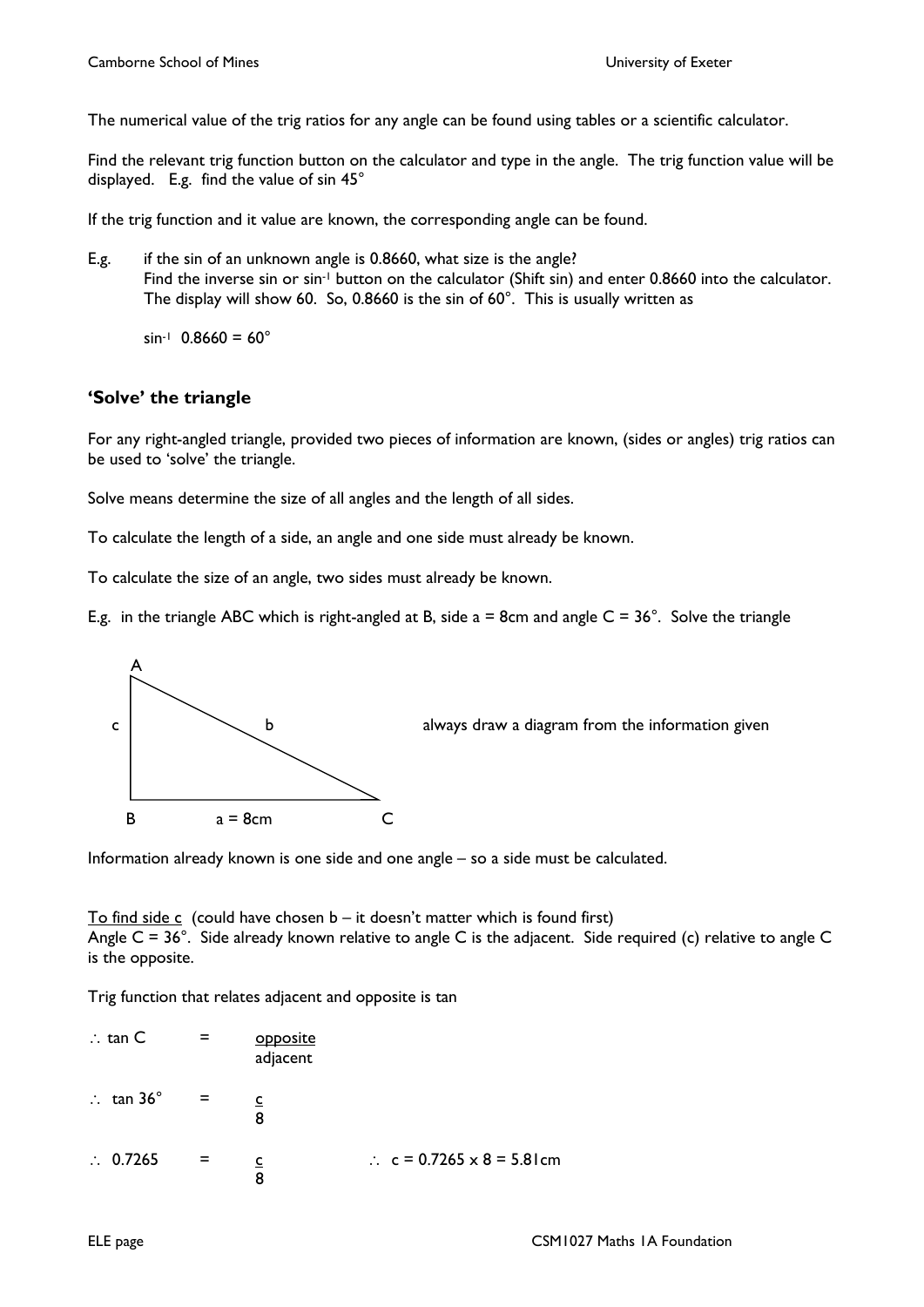### To calculate side **b**

This time the side required is the hypotenuse, and the side already known is still the adjacent. The trig function that relates adjacent and hypotenuse is cos.

| $\therefore$ cos C   | $\equiv$ | adjacent<br>hypotenuse |                    |             |     |        |
|----------------------|----------|------------------------|--------------------|-------------|-----|--------|
| $\therefore$ cos 36° | $=$      | hypotenuse             |                    |             |     |        |
| $\therefore$ 0.8090  | $=$      | <u>8</u><br>hyp        | $\therefore$ hyp = | 8<br>0.8090 | $=$ | 9.89cm |

#### To calculate the size of angle A

All three sides are known, any two can be used to determine an angle.

Relative to angle A, side a is the opposite and side b is the hypotenuse. The trig function that relates opposite and hypotenuse is sin

| $\therefore$ sinA    | $=$                 | opposite<br>Hypotenuse |        |
|----------------------|---------------------|------------------------|--------|
|                      |                     | -8<br>$=$<br>9.89      | 0.8089 |
| $\ddot{\phantom{a}}$ | $sin^{-1}$ 0.8089 = | $53.99^\circ$          |        |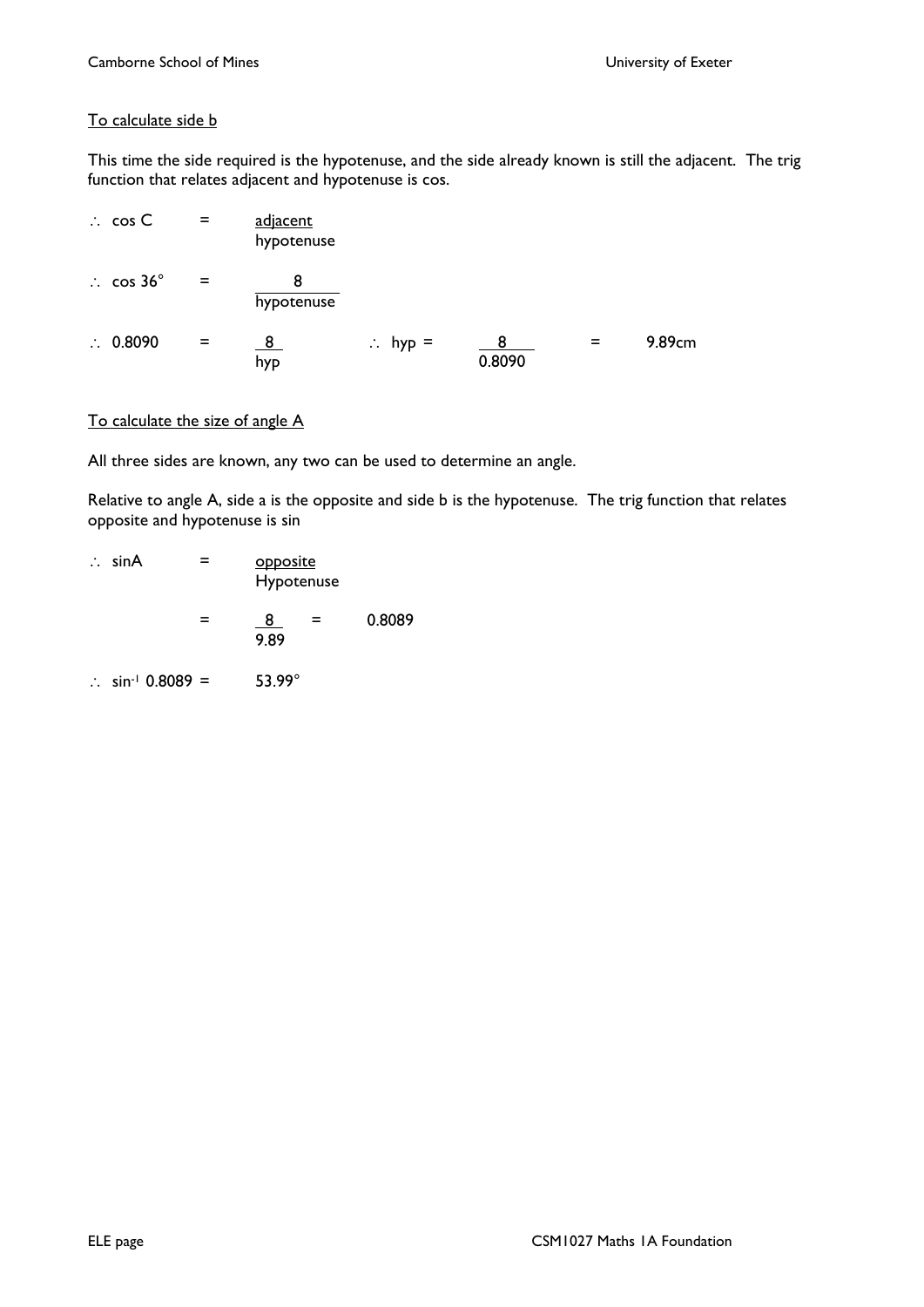## **Practical Problems Using Trigonometry**

Once basic trig functions can be used to 'solve' right angled triangles, they can be used to solve practical problems provided right angled triangles can be constructed from the information given. In order to do this, the definition of particular angles must be known. The definitions are given below:

### **Bearings**

All bearings are quoted from due north, **clockwise** 

eg. A ship leaves port on a bearing of  $32^{\circ}$ 



### **Elevation**

Angles of elevation are measured from horizontal **upwards**

eg. The angle of elevation of the top of a mast is  $40^{\circ}$ 



#### **Depression**

Angles of depression are measured from horizontal **downwards** 

eg. The angle of depression of a buoy at sea from the top of a cliff is  $55^\circ$ horizontal